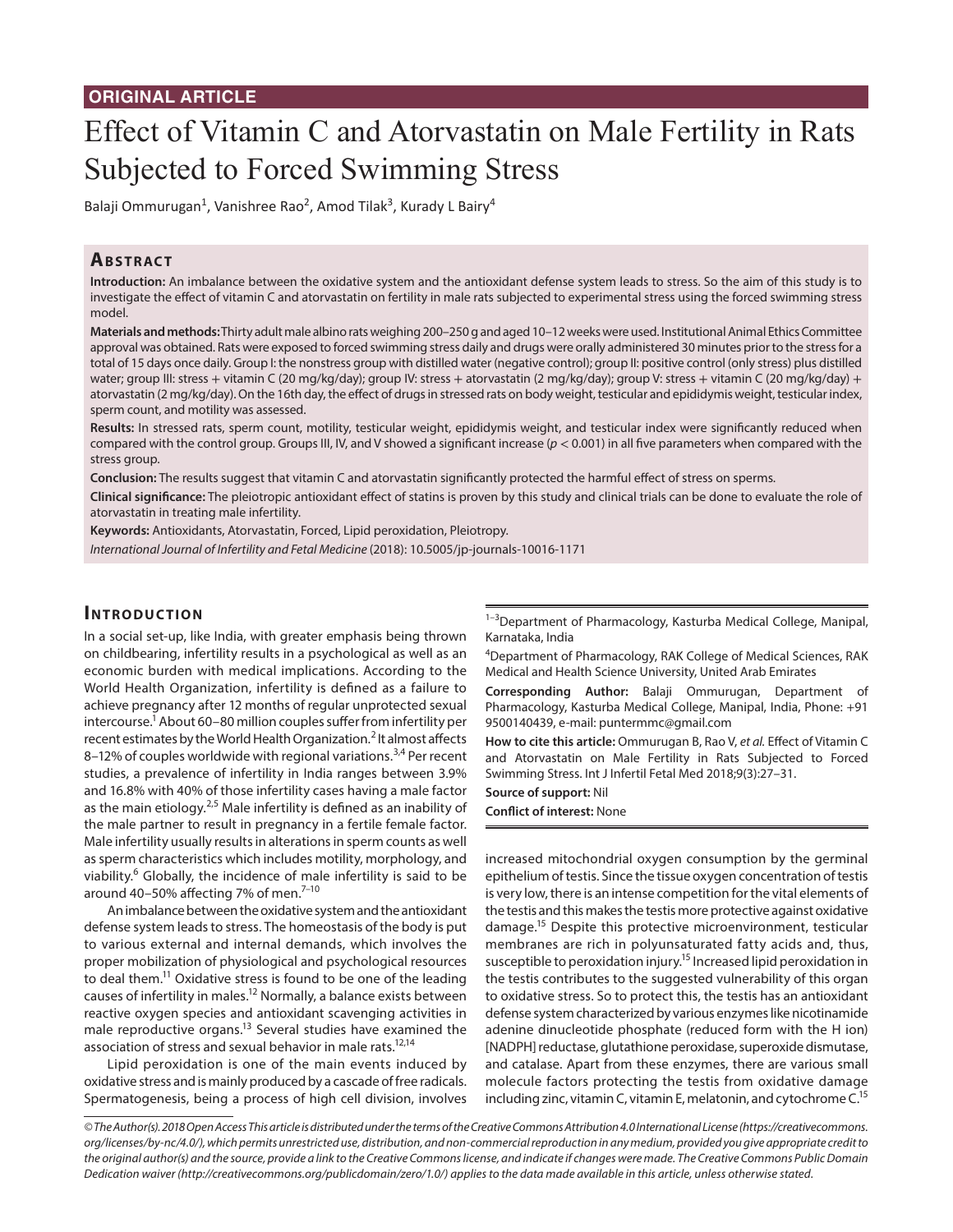Ascorbic acid is present in the testis helping as an important antioxidant defense.16

Dehydroascorbate reductase is abundant in the testis and this helps in maintaining the vitamin C in the reduced state in the testis.17 Vitamin C supplementation helps in improving sperm counts. Vitamin C has shown to increase sperm parameters in male rats subjected to stress.<sup>18</sup> Statins apart from being a lipid-lowering agent have many more pleiotropic effects. The role of statins as an antioxidant has been recently studied widely and it has been found that statins are effective antioxidant because of its ability to inhibit distinctive oxidation pathways and also its role in the inhibition of myeloperoxidative enzymes and NO levels.<sup>19</sup>

So the purpose of this study is to evaluate the role of vitamin C and atorvastatin in male fertility in rats subjected to stress.

# **MATERIALS AND METHODS**

The study was commenced after getting approval from the Institutional Animal Ethics Committee.

## **Chemicals/Drugs**

Vitamin C and atorvastatin were procured from Kasturba Medical Hospital Pharmacy. Phosphate-buffered saline and other surgical items were obtained from Pharmacology Laboratory, Kasturba Medical College, Manipal.

### **Animals**

Male albino rats of Wistar strain weighing 200–250 g and 10–12 weeks were used for this study. The animals were housed under standard condition, 12:12 light–dark cycle, 50% humidity, and 28 °C temperature and provided with standard food granules and water *ad libitum*.

### **Forced Swimming Stress Model**

The forced swimming stress model designed by Porsolt et al.<sup>20</sup> was used in the study with modifications based on Nayanatara et al. $21$ Each rat was subjected to swimming in a glass tank measuring a width of 40 cm, a depth of 60 cm, and a length of 100 cm. Rats were allowed to swim inside the tank with a water level of 35 cm, so that rats cannot go and rest its tail on the tank. The cutoff point for exhaustion was assessed by noting the time and if the rats are unable to come up and breathe within 7 seconds, the rats were considered exhausted and they were removed from the tank.

# **Experimental Design**

Thirty adult male rats with an average body weight of 200–250 g were used for this study. The rats were randomly divided into five groups of six rats each. The rats were dosed 30 minutes before swimming stress daily for 15 days. All drugs were given orally. A dose of atorvastatin was taken as 2 mg/kg and vitamin C as 20 mg/kg per previous studies in literature.<sup>18</sup> The rats are divided into five groups as follows:

Group I: normal control animal received distilled water.

Group II: positive control (only stress) plus distilled water.

Group III: stress + vitamin C (20 mg/kg/day).

Group IV: stress + atorvastatin (2 mg/kg/day).

Group V: stress + vitamin C (20 mg/kg/day) + atorvastatin (2 mg/kg/day).

At the end of the study period, all rats were sacrificed by cervical dislocation on the 16th day and rats were dissected and reproductive organs were removed. The weight of the testis and the epididymis were measured. Sperm counts, motility, viability, and live and dead sperm ratio (LDR) were estimated.

# **METHODS**

## **Body Weight**

Before the start of the study and the end of the experimental period, the body weight of each individual rat was measured and recorded.

## **Reproductive Organ Weights**

Reproductive organs: testes and epididymis were dissected out and were weighed.

### **Testicular Index**

The testicular index is calculated by dividing the left testis weight by the body weight and then multiplied by 100.

# **SPERM ANALYSIS**

# **Sperm Count**

The epididymis was minced in 1 mL of phosphate buffer saline (PBS) and the suspension was filtered through a mesh. An aliquot from the suspension (up to 0.5) is taken in a hemocytometer and was mixed with phosphate-buffered saline in 1:10 dilution. The suspension is then charged into a Neubauer's counting chamber. The total sperm count in eight squares (except the central erythrocyte area) of 1 mm<sup>2</sup> each was determined and multiplied by  $5 \times 10^4$  to express the number of spermatozoa/epididymis.<sup>22</sup>

# **Sperm Motility**

It was done by the method described by Saalu et al. $^{23}$  The epididymis was macerated and mixed with 1 mL PBS. An aliquot of this solution was taken on the slide and the percentage of motility was evaluated microscopically at a magnification of 400×. Three different fields were chosen from each sample. The mean of the three estimations was used as the final motility score.

# **Live and Dead Sperms (Viability)**

A drop of the epidydimal content of each rat was mixed with an equal drop of 1% eosin stain as described by Metwally et al.<sup>24</sup> Thinfilm slides were made and allowed to dry quickly. Viable sperm remains colorless. One hundred sperm cells per rat were used for scoring and determining the viability percent.

# **RESULTS**

# **Effect on Body Weight**

All baseline values were comparable, and there was no statistically significant difference ( $p > 0.05$ ) among them as given in Table 1. There was a significant reduction in body weights of the stress group (196.67  $\pm$  6.79;  $p < 0.001$ ), the vitamin C group (214.17  $\pm$ 8.11;  $p < 0.01$ ), the atorvastatin group (200.83  $\pm$  1.54;  $p < 0.001$ ), and the atorvastatin plus vitamin C group (208.34  $\pm$  7.49;  $p < 0.01$ ) when compared with the control group (247.50  $\pm$  4.43) at the end of 15th day. The reduction in body weight of treatment groups was not significant ( $p > 0.05$ ) when compared with the stress group. The intragroup analysis showed a significant difference in the bodyweight of all groups (Table 1).

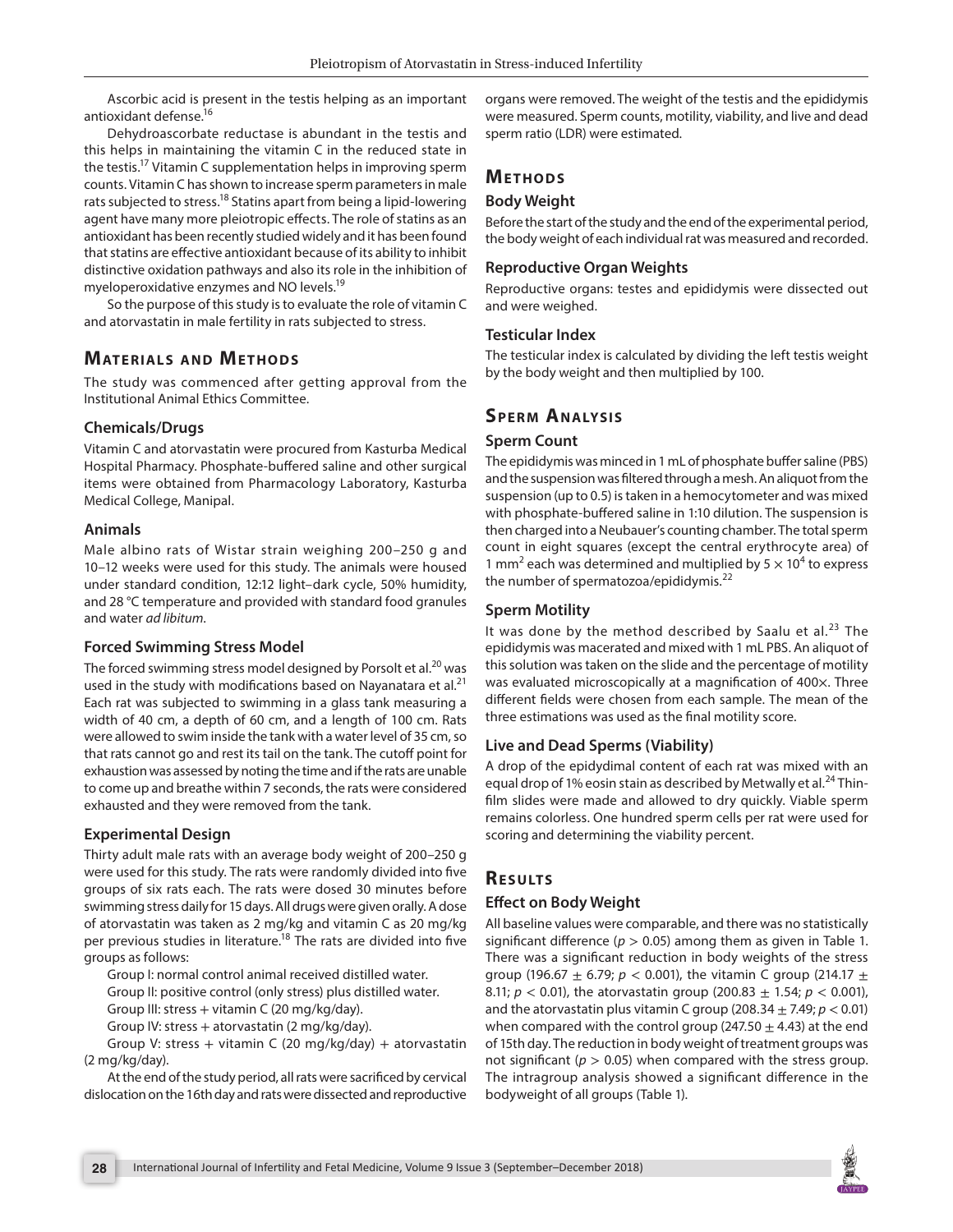| <b>Table 1.</b> body weight and reproductive organ weight |                                   |                             |                               |                              |                               |  |  |  |
|-----------------------------------------------------------|-----------------------------------|-----------------------------|-------------------------------|------------------------------|-------------------------------|--|--|--|
| Group $n = 6$                                             | Testis weight (mg)                | Epididymis weight (mg)      | Testicular index%             | Body weight on<br>day $1(q)$ | Body weight on<br>day $30(q)$ |  |  |  |
| Control                                                   | $4.45 \pm 0.04$                   | $1.33 \pm 0.48$             | $0.90 + 0.04$                 | $240.83 + 3.27$              | $247.50 + 4.43$               |  |  |  |
| Stress group                                              | $2.38 \pm 0.07^*$                 | $0.28 + 0.01$ <sup>#</sup>  | $0.61 \pm 0.05^*$             | $229.17 + 8.41$              | $196.67 \pm 6.79^{\text{*}}$  |  |  |  |
| Vitamin C (test)                                          | $3.43 \pm 0.07^{\text{#}}*$       | $0.66 + 0.04$ <sup>#*</sup> | $0.81 \pm 0.11^{*}$ *         | $227.50 + 6.16$              | $214.17 + 8.11^*$             |  |  |  |
| Atorvastatin (test)                                       | $3.28 \pm 0.09^{*} *$             | $0.52 + 0.02$ <sup>#*</sup> | $0.82 \pm 0.06^{*}$ *         | $210.83 + 2.71$              | $200.83 \pm 1.54^{\text{*}}$  |  |  |  |
| Vitamin $C +$ atorvastatin (test)                         | $3.46 \pm 0.07^{\text{#} \times}$ | $0.56 + 0.04^{**}$          | $0.83 \pm 0.07$ <sup>#*</sup> | $221.67 \pm 7.92$            | $208.34 \pm 7.49^{\text{*}}$  |  |  |  |

#### **Table 1:** Body weight and reproductive organ weight

 $*p$  < 0.001: stress group vs all other groups

*p* < 0.001: test groups vs control group. Mean ± SEM was taken and intergroup analysis done with one-way ANOVA followed by Tukey's *post hoc* test with  $p < 0.05$  as significance

#### **Effect on Testicular Weight**

There was a significant reduction in the weight of the testis in the stress group (2.38  $\pm$  0.07;  $p < 0.001$ ), vitamin C group (3.43 ± 0.07; *p* < 0.001), atorvastatin group (3.28 ± 0.09; *p* < 0.001), and atorvastatin plus vitamin C group  $(3.46 \pm 0.07; p < 0.001)$  when compared with the control group (4.45  $\pm$  0.04). The stress group showed a significant (*p*< 0.001) reduction in the weight of the testis when compared with all the three treatment groups. There was no significant difference with respect to testicular weight reduction among the treatment groups as in Table 1.

#### **Effect on Epididymis Weight**

There was a significant reduction in the weight of the epididymis in the stress group  $(0.28 \pm 0.01; p < 0.001)$ , vitamin C group (0.66 ± 0.04; *p* < 0.001), atorvastatin group (0.52 ± 0.02; *p* < 0.001), and atorvastatin plus vitamin C group  $(0.56 \pm 0.04; p < 0.001)$  when compared with the control group (1.33  $\pm$  0.48). The stress group showed a significant ( $p < 0.001$ ) reduction in the weight of the epididymis when compared with all the three treatment groups. There was no significant ( $p > 0.05$ ) difference with respect to testicular weight reduction among the treatment groups as in Table 1.

#### **Effect on Testicular Index**

There was a significant reduction in the testicular index in the stress group (0.61 ± 0.05; *p*< 0.001), vitamin C group (0.81 ± 0.11; *p*< 0.01), atorvastatin group (0.82  $\pm$  0.06;  $p < 0.001$ ), and atorvastatin plus vitamin C group (0.83  $\pm$  0.07;  $p < 0.01$ ) when compared with the control group (0.90  $\pm$  0.04). The stress group showed a significant (*p* < 0.001) reduction in the testicular index when compared with all the three treatment groups. There was no significant ( $p > 0.05$ ) difference with respect to the testicular index among the treatment groups as given in Table 1 and Fig. 1.

#### **Effect on Sperm Counts**

There was a significant reduction in sperm counts in the stress group (1656.67 ± 37.74; *p*< 0.001), vitamin C group (2775.00 ± 52.31;



**Fig. 1:** Testicular index measurement. \**p*< 0.001: stress group vs all other groups,  $^{\#}p$  < 0.001: test groups vs control group. Mean  $\pm$  SEM was taken and intergroup analysis done with one-way ANOVA followed by Tukey's *post hoc* test with *p* < 0.05 as significance

*p* < 0.001), atorvastatin group (2841.67 ± 30.10; *p* < 0.001), and atorvastatin plus vitamin C group (2675.83 ± 54.03; *p* < 0.001) when compared with the control group (3366.67  $\pm$  105.41). All the three-treatment groups showed a significant ( $p < 0.001$ ) improvement in sperm counts when compared with all the stress groups. There was no significant (*p* > 0.05) difference with respect to improvement in sperm counts among the treatment groups as given in Table 2 and Fig. 2.

#### **Effect on Sperm Motility**

There was a significant reduction in sperm motility in the stress group (34.92  $\pm$  0.25;  $p < 0.001$ ), vitamin C group (59.09  $\pm$  0.27;  $p$  < 0.001), atorvastatin group (62.91  $\pm$  0.27;  $p$  < 0.001), and atorvastatin plus vitamin C group (58.04  $\pm$  0.12;  $p < 0.001$ ) when

| Group                             | Sperm count $\times 10^4$ cells | Sperm motility%           | Sperm viability%          | Sperm LDR                 |
|-----------------------------------|---------------------------------|---------------------------|---------------------------|---------------------------|
| Control                           | $3366.67 + 105.41$              | $65.51 + 0.32$            | $80.0 + 1.39$             | $4.10 + 0.36$             |
| Stress group                      | $1656.67 \pm 37.74^*$           | $34.92 + 0.25^{\text{*}}$ | $55.0 + 2.16^{\text{*}}$  | $1.22 + 0.01$ #           |
| Vitamin C (test)                  | $2775.00 \pm 52.31^{\text{*}}$  | $59.09 \pm 0.27$ #*       | $74.66 \pm 1.39^{**}$     | $2.70 + 0.30^{4*}$        |
| Atorvastatin (test)               | $2841.67 + 30.10^{\text{*}}$    | $62.91 + 0.27^{\text{#}}$ | $77.0 + 1.96^{\text{#}*}$ | $3.34 + 0.36^{\text{#}*}$ |
| Vitamin $C +$ atorvastatin (test) | $2675.83 + 54.03^*$             | $58.04 + 0.12^{4*}$       | $69.83 \pm 2.36^{**}$     | $2.22 + 0.11^{+*}$        |

**Table 2:** Sperm parameter analysis

 $*p$  < 0.001: stress group vs all other groups

 $^{\#}p$  < 0.001: test groups vs control group. Mean  $\pm$  SEM was taken and intergroup analysis done with one-way ANOVA followed by Tukey's *post hoc* test with *p* < 0.05 as significance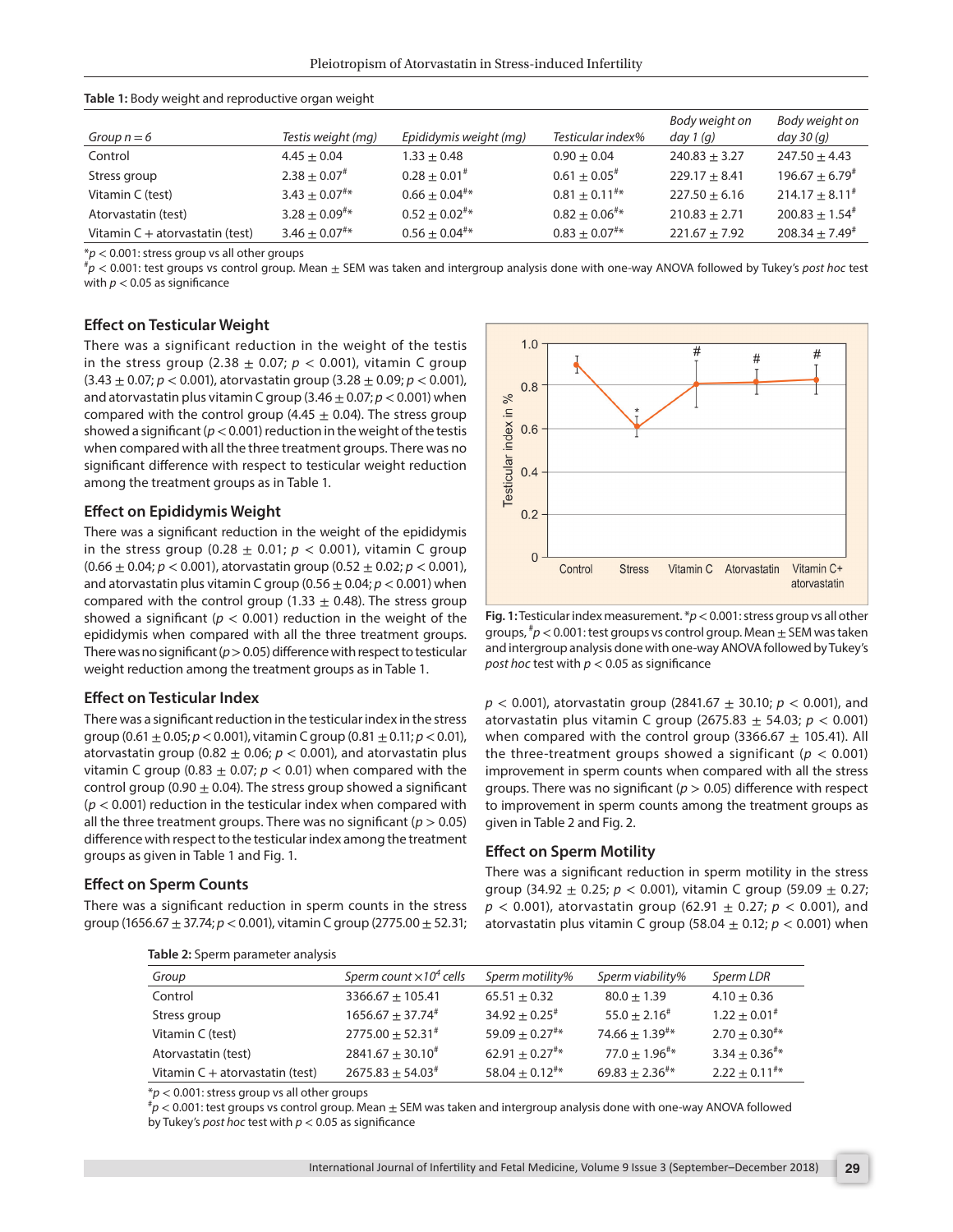

**Fig. 2:** Sperm counts analysis.  $*p < 0.001$ : stress group vs all other groups,  $p \nless 0.001$ : test groups vs control group. Mean  $\pm$  SEM was taken and intergroup analysis done with one-way ANOVA followed by Tukey's *post hoc* test with *p* < 0.05 as significance

compared with the control group (65.51  $\pm$  0.32). All the threetreatment groups showed a significant (*p*< 0.001) improvement in sperm motility when compared with the stress group. There was no significant (*p* > 0.05) difference with respect to sperm motility among the treatment groups as given in Table 2.

#### **Effect on Sperm Viability**

There was a significant reduction in the viability of sperms in the stress group (55.0 ± 2.16; *p* < 0.001), vitamin C group (74.66 ± 1.39; *p* < 0.001), atorvastatin group (77.0 ± 1.96; *p* < 0.001), and atorvastatin plus vitamin C group (69.83  $\pm$  2.36;  $p < 0.001$ ) when compared with the control group (80.0  $\pm$  1.39). All the threetreatment groups showed a significant (*p* < 0.001) increase in the sperm viability when compared with the stress group. There was no significant (*p* > 0.05) difference with respect to sperm viability among the treatment groups as given in Table 2.

#### **Effect on LDR**

There was a significant reduction in LDR in the stress group (1.22  $\pm$ 0.01; *p*< 0.001), vitamin C group (2.70 ± 0.30; *p*< 0.001), atorvastatin group (3.34  $\pm$  0.36;  $p$  < 0.001), and atorvastatin plus vitamin C group  $(2.22 \pm 0.11; p < 0.001)$  when compared with the control group  $(4.10 \pm 0.36)$ . All the three-treatment groups showed a significant (*p* < 0.001) increase in LDR when compared with the stress group. There was no significant ( $p > 0.05$ ) difference with respect to LDR among the treatment groups as given in Table 2.

### **Discussion**

Summarizing the results, stress group, vitamin C group, atorvastatin group, and vitamin C plus atorvastatin group showed a significant reduction in total body weight, reduction of reproductive organ weights, and also a significant reduction in sperm parameters when compared with the control group. There was no difference in body weight among the treatment groups in comparison with the stress-only group. There was a significant recovery in weights of reproductive organs among treatment groups when compared with the stress group without any treatment. With respect to sperm parameters, all groups showed a significant decrease compared to the control group.

The treatment groups showed a significant improvement in sperm parameters in comparison with the stress-only group. There was no significant difference noted between treatment groups with respect to all the parameters.

Stress is implicated as one of the leading causes of male infertility. We found that there was a significant reduction in body weight, reproductive organ weight, as well as in sperm parameters in rats subjected to swimming stress. All groups subjected to the forced swim test showed a decrease in body weight compared to the control group. Similar results are observed by earlier workers.<sup>18</sup> The possible mechanism that can be attributed to this reduction in body weight among rats subjected to stress is reduced food intake as well as release of corticotrophin-releasing hormone leading to loss of appetite.<sup>25,26</sup>

In this study, the control group without stress showed a significant difference ( $p < 0.001$ ) in the weight of the testis, the testicular index as well as the epididymis weight when compared to all other groups subjected to stress. Vitamin C, atorvastatin, and their combination groups showed a significant ( $p < 0.001$ ) recovery in the testicular, the testicular index, and the epididymis weight when compared to the stress group without treatment. Vitamin C, atorvastatin, and their combination group were able to show recovery in weights of reproductive organs and testicular index but not fully reverse the changes caused by stress. The effect produced by vitamin C was in accordance with previous studies done.<sup>18</sup> A possible mechanism for this reduction in weights of reproductive organs among stressed animals can be due to the influence of stress on sex hormone production.<sup>18</sup>

All groups had a significant (*p* < 0.001) decrease of all sperm parameters when compared to normal control rats. Vitamin C, atorvastatin, and their combination group showed a significant (*p*< 0.001) improvement in the sperm parameters when compared to the stress group without treatment. There was no significant difference ( $p > 0.05$ ) among vitamin C, atorvastatin, and their combination groups with respect to sperm parameters.

So, in our study, we observed both vitamin C and atorvastatin groups helped in improving the sperm parameters and helped in reversing the fertility changes caused by swimming stress but not fully back to normal. The effects of vitamin C observed in our study are similar to the results in the previous study where 20 mg/kg of vitamin C used as an intermediate dose helped in improving the sperm parameters and reversing the fertility changes produced by stress.18 Vitamin C was via its antioxidant effect in the testicular tissue helps in protecting spermatogenesis and prevents oxidative damage.<sup>27</sup>

An effect produced by atorvastatin in our study is similar to results produced in a study in rats where Simvastatin was used to reverse fertility changes produced in hypercholesterolemic rats.<sup>28</sup> Our study was contradictory to a pilot study done to see the effect and toxicity of atorvastatin on normal male patients for a total period of 5 months, which concluded saying, atorvastatin caused a decrease in sperm function and its parameters when used for long periods of time.<sup>29</sup>

The mechanism by which atorvastatin causes an increase in sperm parameters and helps in reversing fertility changes caused due to stress can be attributed to its antioxidant action, a known pleiotropic effect which is the current topic of research globally. In an interventional trial conducted in Cleveland clinic, among non-coronary vascular disease patients with an light density lipoprotein (LDL) level above 130 mg/dL, it was found that